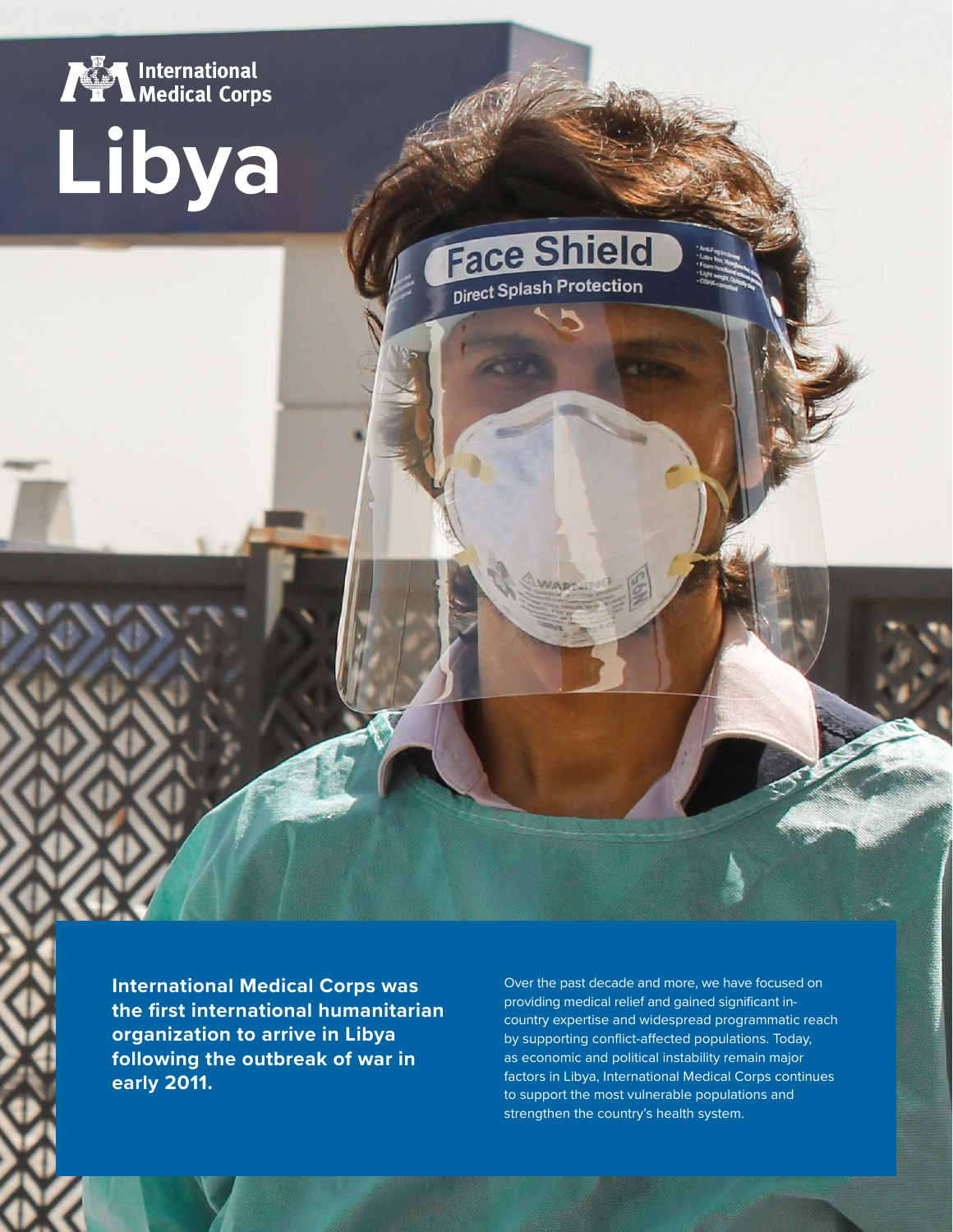Shortly after Libya's civil war began in 2011, International Medical Corps deployed teams to provide countrywide emergency medical services, train health workers and deliver vital medicines and supplies. Starting in the country's east, we built makeshift health facilities to provide critical care to conflict-affected populations and moved with the front lines westward until the fighting dissipated.

As the situation progressed, we transitioned from emergency activities to programs that fostered recovery and self-reliance. International Medical Corps supported the physical rehabilitation of health clinics and invested heavily in gender-based violence (GBV) protection activities—culminating in the first women's march in the country's capital. However, these popular programs were halted following a new wave of violence in the summer of 2014.

Our focus shifted again in light of these new conditions—this time targeting internally displaced persons (IDPs) and the growing number of migrants transiting the country on their way to Europe. We devised effective and efficient solutions to meet the challenges to support the most vulnerable populations deprived of access to basic healthcare, and continue to provide medical aid to those in urgent need of care while providing a broader range of activities that benefits the wider Libyan and non-Libyan populations.

Beginning in 2020, in response to the COVID-19 pandemic, we focused on our partnership with the Ministry of Health and the National Center for Disease Control by donating personal protective equipment (PPE) and providing in-person and remote training on COVID-19 prevention and response.



# WHERE WE WORK







**We are the only international humanitarian organization that has worked uninterrupted in Libya since the outbreak of the civil war in 2011, and are among the few organizations that have expatriate personnel fully based in Libya.**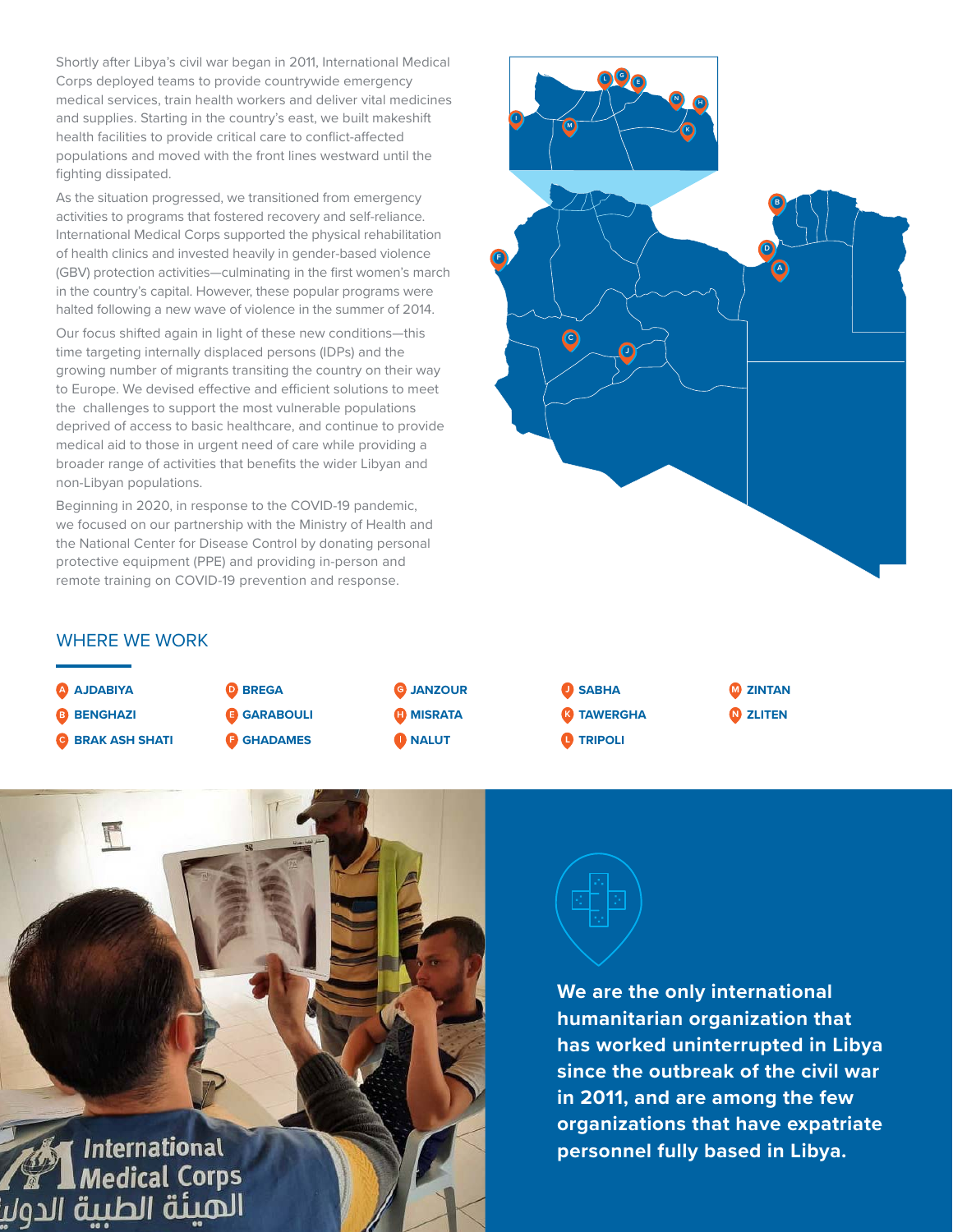

### MENTAL HEALTH

International Medical Corps has a mental health and psychosocial support (MHPSS) specialist who provides mental health training for medical personnel in Libya. This specialist helps medical doctors navigate the identification, management and referral of priority mental health conditions, in line with World Health Organization guidelines. We also employ a team of Libyan psychiatrists and psychosocial counselors who are managed by our MHPSS specialist. The team provides specialized services to patients identified by medical doctors and refers severe cases to the national psychiatric hospital.

We are the co-chair of the MHPSS technical working group, which operates across sectors to ensure continued collaboration between governmental actors, international NGOs and Libyan NGOs that provide MHPSS services across Libya.

## HEALTHCARE SUPPORT

International Medical Corps operates mobile medical units (MMUs) that serve Libyans and non-Libyans in Misrata, Sabha and Tripoli. Some of these MMUs are supported by community health workers (CHWs), who raise awareness among migrant and refugee communities about common health problems, as well as the need to promote psychosocial well-being and prevent outbreaks of disease.

International Medical Corps is focused on strengthening the national healthcare system through our long-term partnership with the Ministry of Health. This partnership includes training healthcare workers, providing medications and medical equipment, and rehabilitating healthcare facilities.



# PROTECTION AND GENDER-BASED VIOLENCE (GBV)

International Medical Corps continues to expand its capacity in GBV prevention and response in Libya. Our in-country GBV manager has trained our Libya staff on the basics of protection for women and children, GBV in emergencies and the case management of rape.

Our GBV team currently operates in Tripoli and Misrata, providing women's empowerment activities; life-skills courses, such as beginner's English; soft-skills courses, including painting and basket weaving; and case management for those who are internally displaced and others who are returning home. Our staff also refers those needing further care to available psychosocial support and medical services in their communities.